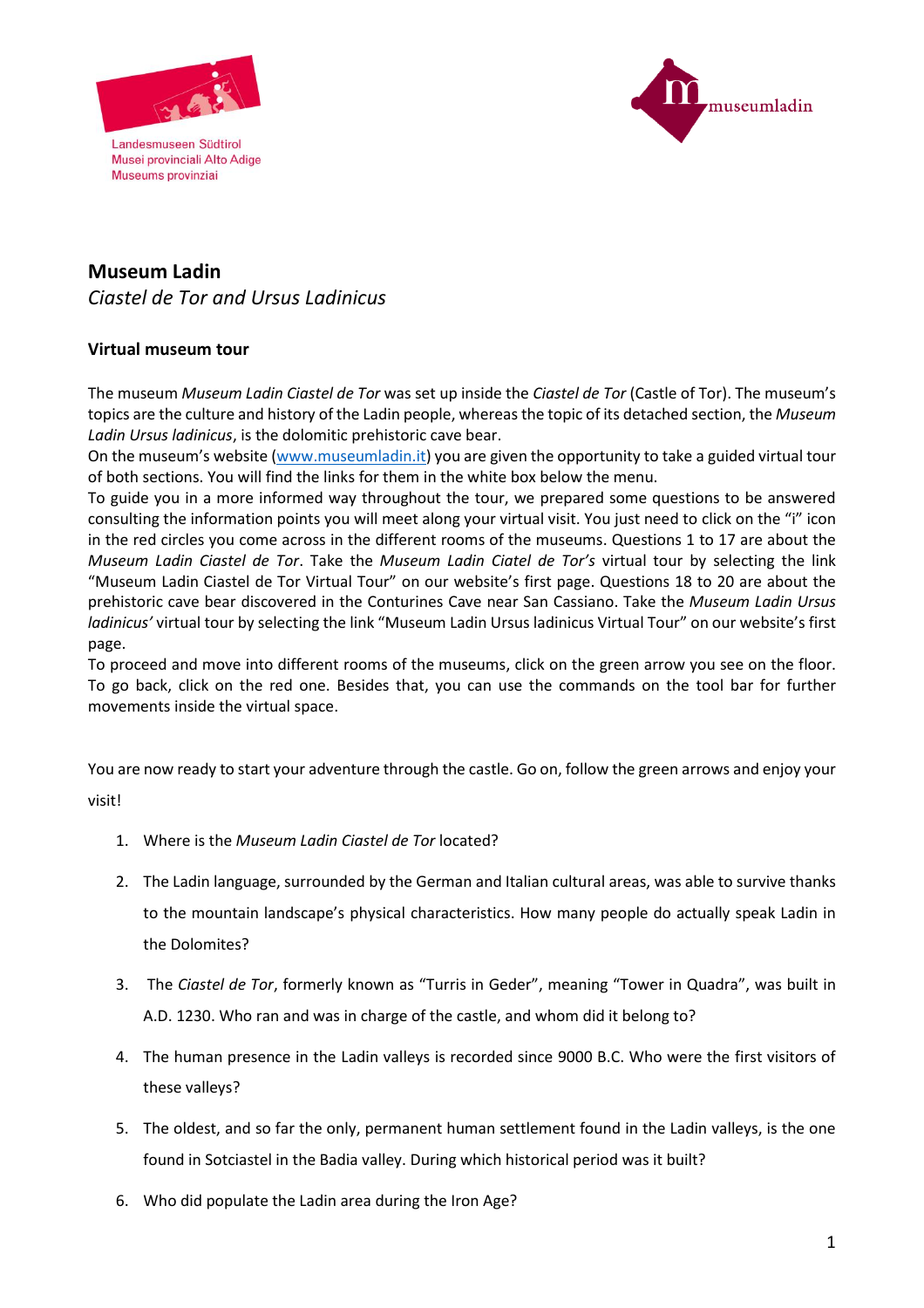



- Landesmuseen Südtirol Museums provinziai
- 7. Make some examples of roman settlements that arose along the main routes in the South Tyrolean main valleys during the romanisation period.
- 8. Who ruled over the Ladins during the feudal period?
- 9. What is a fossil?
- 10. The Dolomites got their name from the French naturalist who first started the research on the particular carbonate sedimentary rock that they are made of. What is the mineral's name and who is the French naturalist?
- 11. In the second half of the 19<sup>th</sup> century, noble tourists, among them mountaineers, started visiting the Ladin valleys. Roads, train connections and hotels bloomed. Tourism started flourishing in places where people were bound to a farm economy. Different new jobs evolved, the mountain guide as an example. But when did the tourism become the most important business sector in the Dolomites?
- 12. The Ladin people's life, characterised by an agricultural culture in a harsh climate with difficult terrains, has been based for ages on a particular social organization in small and compact hamlets. What are these hamlets called?
- 13. Wood has always been a fundamental resource for the Ladin people. For example, during the late Middle Age, wood from Valparola and Andraz was used to prepare charcoal that would then be used in forges and foundries nearby. On which metal did the blacksmiths work on and where did it come from?
- 14. "Ladinia" is the definition of the linguistic region where the Ladin language is nowadays still spoken. This region encloses five valleys. One of them is Livinallongo, what are the other four called?
- 15. A characteristic artistic craftsmanship developed at the end of the 18<sup>th</sup> century in each Ladin valley separately. These businesses became economically important as they implemented the meagre income of a harsh agricultural lifestyle. Which craftsmanship belongs to which valley?
- 16. Where does the Ladin language find its roots?
- 17. After World War I the Austro-Hungarian Empire dissolved and Ladinia was annexed to Italy. Ladinia's administration was thus split. In which provinces is Ladinia actually split?